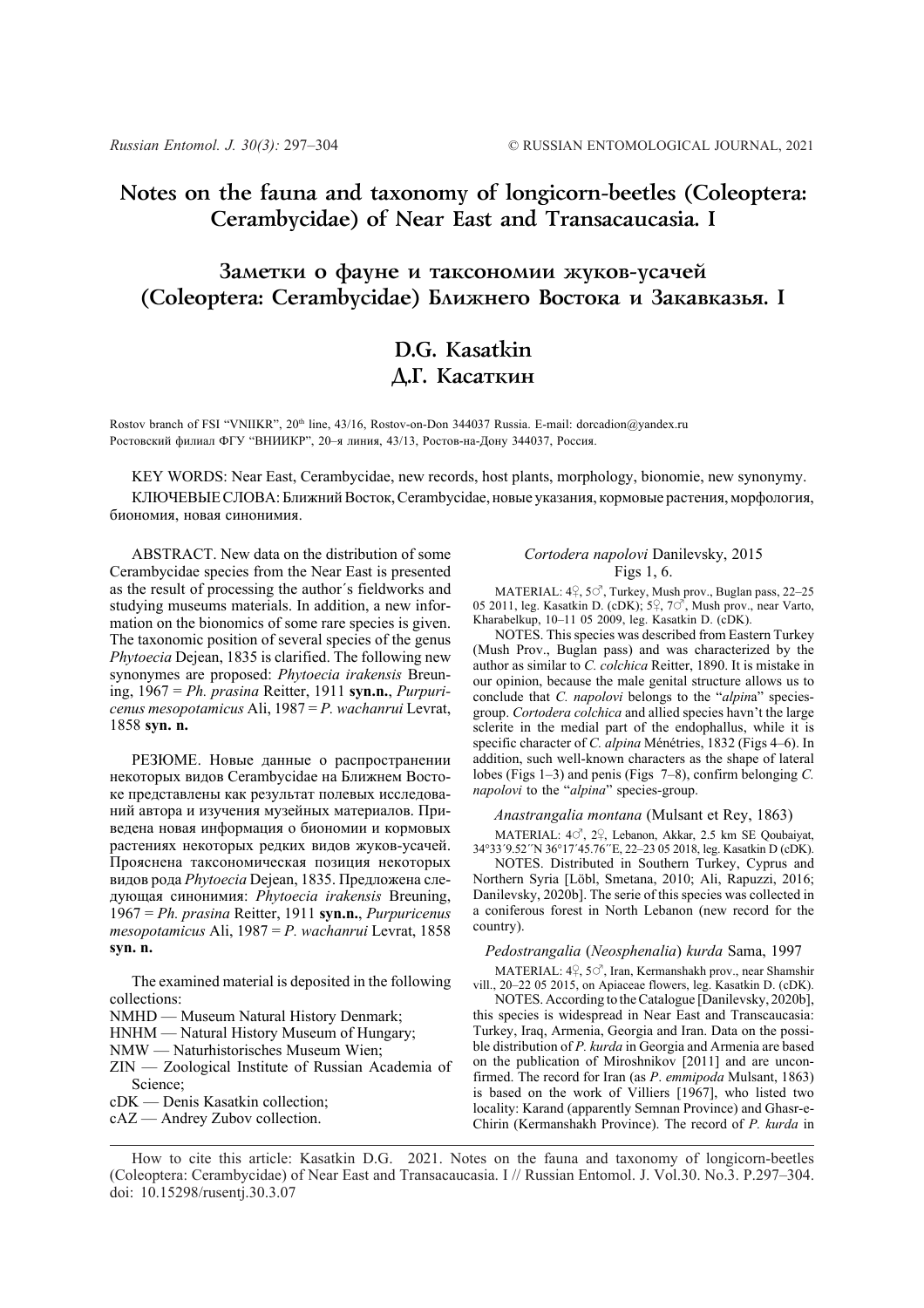Semnan requires confirmation in our opinion, while the presence of this species in Kermanshah is confirmed by our material.

*Purpuricenus mesopotamicus* Ali, 1987 = *Purpuricenus wachanrui* Levrat, 1858 **syn.n.** MATERIAL. 20<sup>7</sup>, Iraq, Mossul prov., Siakh-Gyuivez, [Moc-

сульский вил., с. Сиях-Гювез], 21 06 1914 (ZIN);  $3\circ^7$ , Turkey, Bulgan Gec., 18–20 06 2005, 1800 m, E. et P. Hajdaj leg. (cDK);  $3\degree$  1 $\degree$ , Turkey, Tunceli prov., near Pülümür vill., 09 06 2010, leg. Kasatkin D. (cDK);  $\circ$  ??, Turkey, Bitlis prov., Bashan, near Van Lake, 9-11 07 2007, Shokhin I. (cDK); Iran,  $50^7 4$  Kermanshakh prov., near Shamshir vill., 20–22 05 2015, on Apiaceae flowers, leg. Kasatkin D. (cDK);  $2\sigma^7$  1 $\frac{1}{2}$ , Iran, near Kermanshakh, 15 05 2017, leg. Kasatkin D. (cDK).



Figs 1–8. Detail of male genitalia some *Cortodera* Mulsant, 1863: 1, 6 — *Cortodera napolovi* Danilevsky, 2015; 2, 5, 7 *— C. alpina* Ménétries, 1832; 3–4, 8 — C. *colchica* Reitter, 1890; 1–3 — lateral lobes; 4–6 — medial part of endophallus; 7–8 — apex of penis. Рис. 1–8. Детали морфоологии гениталий самцов некоторых *Cortodera* Mulsant, 1863: 1, 6 — *Cortodera napolovi* Danilevsky, 2015; 2, 5, 7 *— C. alpina* Ménétries, 1832; 3–4, 8 *— C. colchica* Reitter, 1890; 1–3 — боковые лопасти; 4–6 — средняя доля эндофаллуса; 7–8 — вершина пениса.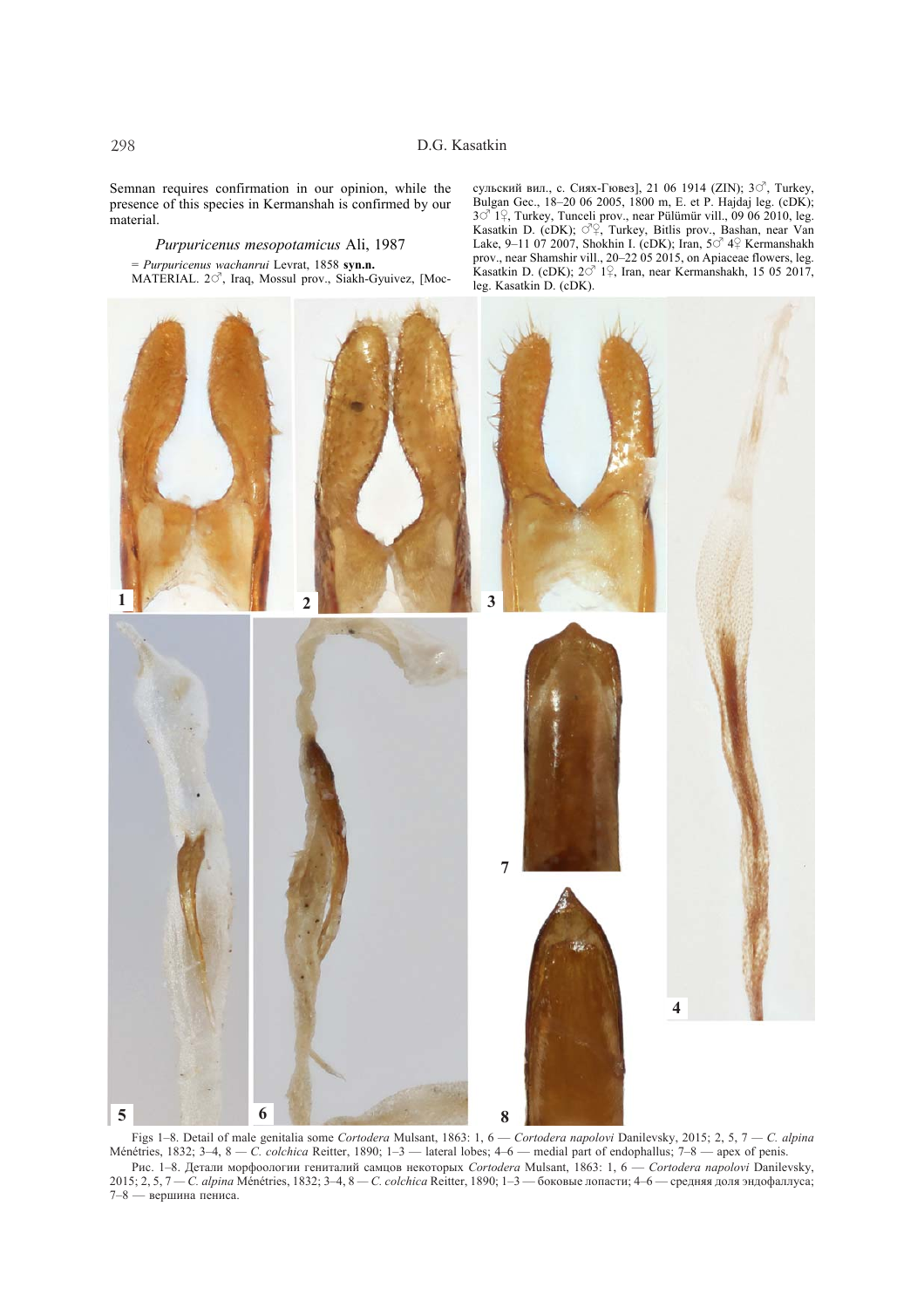

Figs 9–14. Habitus and genitalia some species of *Phytoecia* Dejean, 1835: 9 — *Ph.* (*Pilemia*) *halperini* Holzschuh, 1999; 10 — *Ph.* (*Paracoptosia*) *brunnerae* Sama, 2000; 11–13 — *Ph.* (*Neomusaria*) *bodemeyeri* Reitter 1913 (11 — Iran, Hamadan; 12 — lectotypus, Lorestan; 13 — Iran, Lorestan); 14 — *Ph.* (*Opsilia*) *prasina* Reitter, 1911 (Azerbaijan, Talysh).

Рис. 9–14. Внешний вид и гениталии некоторых видов *Phytoecia* Dejean, 1835: 9 — *Ph.* (*Pilemia*) *halperini* Holzschuh, 1999; 10 — *Ph.* (*Paracoptosia*) *brunnerae* Sama, 2000; 11–13 — *Ph.* (*Neomusaria*) *bodemeyeri* Reitter 1913 (11 — Иран, Хамадан; 12 — лектотип, Лорестан; 13 — Иран, Лорестан); 14 — *Ph.* (*Opsilia*) *prasina* Reitter, 1911 (Азербайджан, Талыш).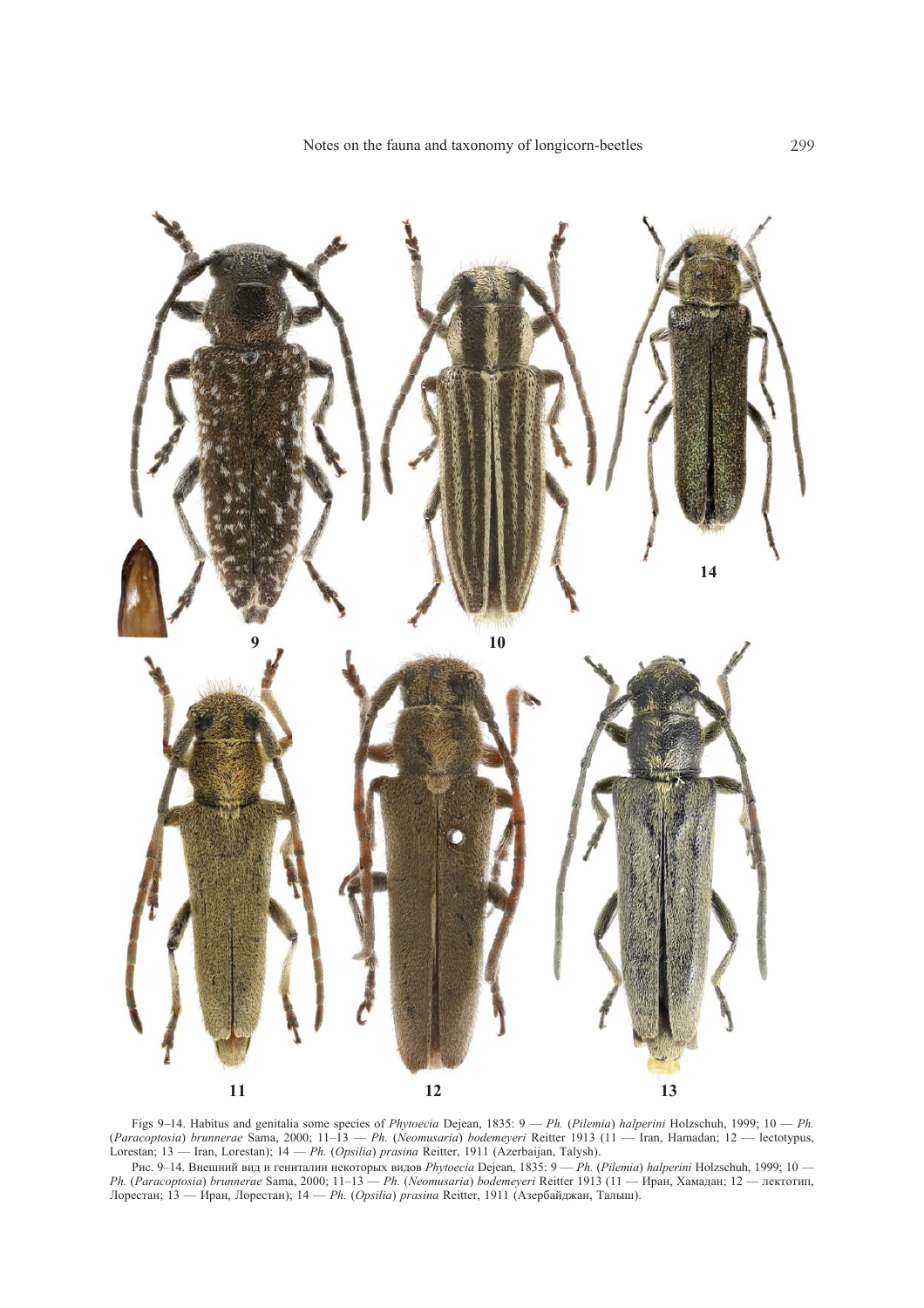NOTES. The new synonymy is based on the original description [Ali, 1987] and examined materials from different parts of the range of this species. This very variable species is characterized by wide diapason of the body size and proportions, and also by colouration of elytra and the pronotum.

#### *Dorcadion* (*Cribridorcadion*) *semibrunneum vlasenkoi* Kasatkin, 2020.

MATERIAL:  $20^7$ , Turkey, Ni de prov., 6 km E Ni de city, 37°57´20.37´´N 34°44´56.45´´E, 28 04 2021, leg. A. Zubov (cAZ).

NOTES. This subspecies was described by 13 specimens from Isparta and Antalya provinces. A. Zubov collected two additional males in Ni de province.

#### *Dorcadion* (*Cribridorcadion*) *mniszechi* Kraatz, 1873

MATERIAL: 20<sup>7</sup>, 1º, Turkey, Ankara prov., near Șereflikoçhisar, 38°57´56.5´´N 33°33´13.93´´E, 04 2021, leg. A. Zubov (cAZ).

NOTES. This species known only from some region of Turkey (Sivas, A  $r$ , Kars, I dir). The new point is the most western find of *D. mniszechi* now.

#### *Phytoecia* (*Pilemia*) *halperini* Holzschuh, 1999 Fig. 9.

MATERIAL:  $1^\circ$ , Jordan, Irbid reg., Sahm vil., 400 m, 3.05.2003. I.Pijushtch (MNHD).

NOTES. This species is previously known only from Israel [Holzschuh 1999]. The new record for Jordan. This species was described by one female. Sama et al. [2010b] additionally listed two specimens without their sex indication. Here we present brief characteristics of a male: body length is 10 mm, pygidium moderately emarginated, last visible sternite truncate, first sternite with short but well developed denticle on apical margin; aedeagus as on picture (Fig. 9).

#### *Phytoecia* (*Pilemia*) *annulata* Hampe, 1852

MATERIAL:  $10^7$ ,  $12$ , Iran, East Azerbaijan province, near Kandovan vill., 37°45´44.91″N 46°17´36.65″E, 20 05 2017, leg. A. Zubov (cAZ).

NOTES. *Nonea* sp. and *N*. *stenosolen* Boissier et Balansa were indicated as host plants of this species [Rejzek et al., 2001]. It was collected on *N*. *anchusoides* Boiss. et Buhse in Northern Iran (Âzarbâijân-e Sharqi Province).



Figs 15–16. Holotypus of *Phytoecia irakensis* Breuning, 1967: 15 — habitus; 16 — labels [Photos by H. Schillhammer]. Рис. 15–16. Голотип *Phytoecia irakensis* Breuning, 1967: 15 — внешний вид; 16 — этикетки [фото Х. Шилльхаммера].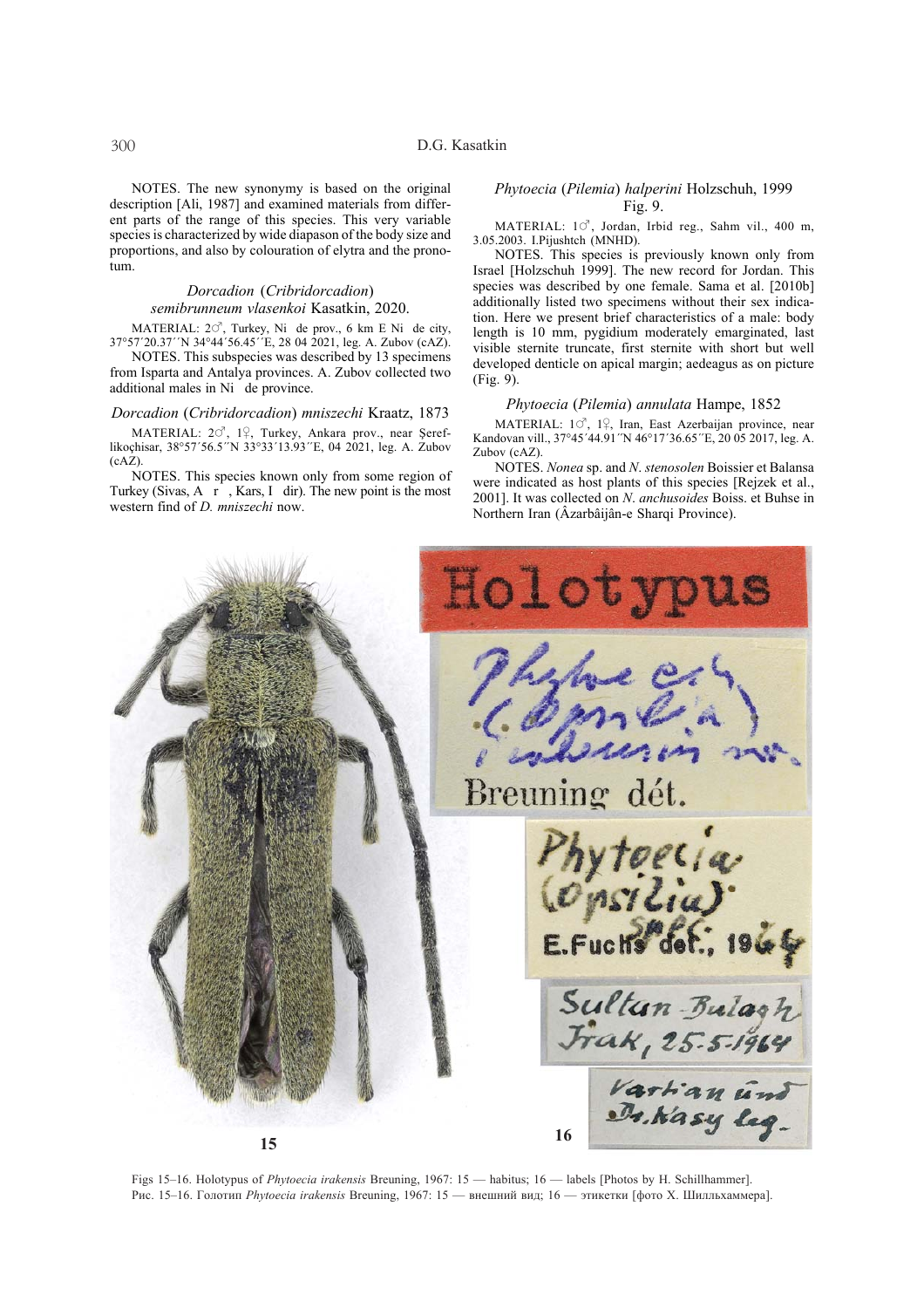## *Phytoecia* (*Musaria*) *puncticollis krupitskyi* Danilevsky, 2014

MATERIAL:  $1^\circ$ ,  $1^\circ$ , Jordan, Amman reg., 15 km N Madaba, Hisban vill. Circ., 600 m, 22 04 2003, I.Pljusctch leg. (MNHD).

This species was known only from Eastern Turkey [Danilevsky, 2020b]. We found two specimens from Jordan (new record for the country) in the collection of NMHD.

### *Phytoecia* (*Paracoptosia*) *brunnerae* Sama, 2000 Fig. 10.

MATERIAL: 1º, Lebanon, Bekaa, 2 km NW Ainata, 34°11´47.51´´N 36° 3´49.33´´E, 27 05 2018, leg. Kasatkin D. (cDK).

NOTES. This species was known only from Syria [Sama, 2000; Ali, Rapuzzi, 2016] and Jordan [https://www.biolib.cz/ en/taxonimage/id186210/?taxonid=1240767]. We collected one specimen of this species in Lebanon (new record for the country).

## *Phytoecia* (*Paracoptosia*) *bithynensis* (Ganglbauer, 1884)

MATERIAL: 10<sup>7</sup>, Iran, Azerbaijan-e-Qarbi prov., near Piranshahr vill., 16–18 05 2015, Kasatkin D., leg.;  $1^\circ$ ,  $1^\circ$ , Iran, Lorestan prov., near Dorud, 5 km SW Choghab Dar vill., 33.501061°N 49.003441°E, 14–15 05 2017, leg. Kasatkin D. (cDK).

NOTES. This species early was recorded for Turkey [Löbl, Smetana, 2010], Lebanon and Iran [Sama et al, 2010a], but without any localities for the latter country. Iran was excluded from distribution in the last edition of the Palaearctic Catalogue [Danilevsky, 2020b]. We collected some specimens of *Ph.* (*P.*) *bithynensis* in different provinces of Iran on leaf rosette of *Cynoglossum* sp. plants together with *Ph.* (*P.*) *compacta* (Ménétries, 1832).

### *Eurycoptosia bodoani* (Pic, 1912)

MATERIAL:  $1^\circled{S}$ ,  $1^\circled{P}$ , Iran, Zanjan prov., 40 km NW Bonab, 36.799154°N 48.873157°E, 09-10 05 2017, leg. Kasatkin D.; 2º, Iran, Elbourz prov., near Gachsar vill., on Anchusa sp., 01 06 2014, leg. Kasatkin D.; 19, Iran, Elbourz prov., near Gachsar vill., on Onosma microcarpum, 28 05 2015, leg. Kasatkin D.;  $12\degree$ ,  $15\degree$ , Iran, Azerbaijan-e-Qarbi prov., near Rajan, 25 05 2014, leg. Kasatkin D., Shokhin I.; 60<sup>7</sup>, 7º, Iran, Azerbaijan-e-Qarbi prov., near Piranshahr vill., 16–18 05 2015, leg. Kasatkin D.;  $1\frac{9}{7}$ ,  $1\circ$ <sup>7</sup> (dead specimens), Iran, Kermanshakh prov., near Shamshir vill., 20–22 05 2015, leg. Kasatkin D. (all in cDK).

NOTES. The species is widespread in Iran from region near Urmia Lake to Zanjan and Lorestan. All specimens were collected in mid-mountains level (1700–2400 m), on gravely open landscapes. Beetles are hiding in leaf rosette of *Onosma microcarpum* Stev. ex DC (preferred host plant) and *Anchusa* spp.



Figs 17–22. Apical part of endophallus some *Phytoecia* (s.str.) species: 17 — *Ph.* (*s.str.*) *virgula* (Charpentier, 1825); 18 — *Ph.* (*s.str.*) *nigricornis* (Fabricius, 1781); 19 — *Ph.* (*s.str.*) *icterica* (Schaller, 1783); 20 — *Ph.* (*s.str.*) *shokhini* Kasatkin, 2010; 21 — *Ph.* (*s.str.*) *pustulata* (Schrank, 1776); 22 — *Ph.* (*s.str.*) *cylindrica* (L., 1758).

Рис. 17–22. Апикальная часть эндофаллуса некоторых видов *Phytoecia* (s.str.): 17 — *Ph.* (*s.str.*) *virgula* (Charpentier, 1825); 18 — *Ph.* (*s.str.*) *nigricornis* (Fabricius, 1781); 19 — *Ph.* (*s.str.*) *icterica* (Schaller, 1783); 20 — *Ph.* (*s.str.*) *shokhini* Kasatkin, 2010; 21 — *Ph.* (*s.str.*) *pustulata* (Schrank, 1776); 22 — *Ph.* (*s.str.*) *cylindrica* (L., 1758).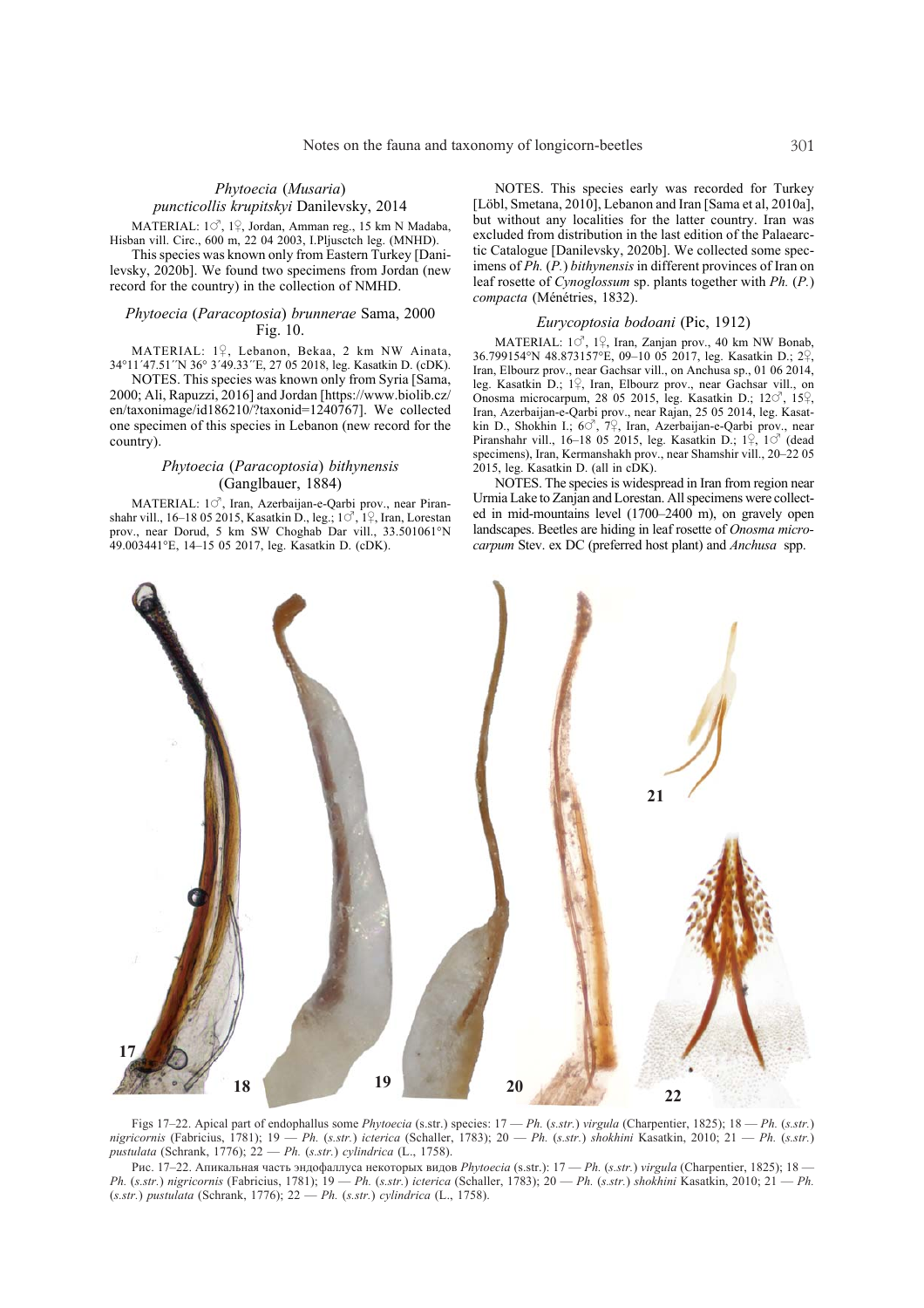### *Phytoecia* (*Opsilia*) *prasina* Reitter, 1911 Figs 14–16.

TYPE MATERIAL: Holotype of *Ph. Irakensis* 10<sup>7</sup>, Irak, Sultan-Bulagh, 25.5.1964, Vartian und Dr. Kasy leg., Holotypus, "*Phytoecia irakensis* Breuning det." (NMW).

MATERIAL:  $2^{\circ}$  1<sup> $\overline{9}$ </sup>, Iran, Azerbaijan-e-Qarbi prov., near Rajan, 25 05 2014, leg. Kasatkin D. (cDK);  $3\degree$ , 1 $\degree$ , Iran, Azerbaijane-Qarbi prov., near Rajan, 24 05 2017 leg. Kasatkin D. (cDK);  $1 \circ$ 1º, Iran, Khamadan prov., 1 km E Ylfan vill., 34.740476°N 48.621117°E, 10–11 05 2017, leg. Kasatkin D. (cDK).

NOTES. This rare species was known only from some localities: Iran, Lorestan (the type locality) and Azerbaijan, Talysh [Miroshnikov, 2009], a host plant was unknown previously. We collected some specimens of *Ph. prasina* in Hamedan and Azerbaijan-e-Qarbi Provinces of Iran. All our beetles were collect on *Nonea anchusoides* Boiss. et Buhse.

*Ph. irakensis* Breuning, 1967 was described by a single specimen from ''Irak, Sultan-Balagh, 25.5.1963'' [Breuning, 1967]. Label data of the holotype is "Irak, Sultan-Bulagh, 25.5.1964" (Fig. 16). Actually, the type locality of *Ph.irakensis* is located in Iran (Hamadan province, 52 km NW Hamadan city, Solân Bolâghî,) and well known from materials of the Austrian expedition in Afghanistan and Persia [Kaszab, 1965]. Thus, the type locality is located in Iran.

Breuning incorrectly compared *Ph. irakensis* with *Ph. coerulescens* (Scopoli, 1793). Examination of the holotype (Fig. 15) shown that *Ph. irakensis* is the male of *Ph. prasina* *prasina*. Thus, the following new synonymy is proposed: *Ph. prasina* Reitter, 1911 = *Ph. irakensis* Breuning, 1967, **syn.n.**

#### *Phytoecia* (*Neomusaria*) *bodemeyeri* Reitter 1913 Figs 11–13, 23, 35.

TYPE MATERIAL: "v.Bodemeyer, Persien, Luristan"; "bodemeyeri m. 1911" "coll. Reitter", "Holotypus, C<sup>"</sup>, Phytoecia bodemeyeri Reitter, 1913", "Lectotypus, *Phytoecia bodemeyeri* Reitter, 1913, G. Sama des. 2002" (HNHM).

MATERIAL:  $3\circ^7$ ,  $2\circ$ , Iran, Khamadan prov., 1 km E Ylfan vill., 34.740476N 48.621117 E, 10–11 05 2017, leg. Kasatkin D. (cDK); 40, 39, Iran, West Azerbaijan, near Garavolkhane vill., Takht-e-Soleyman distr. S slope Kuh-e-Belqeys, 36.610612°N 47.307911°E, 24 05 2017, leg. Kasatkin D. (cDK);  $1\frac{0}{7}$ , Iran, Lorestan prov., 24 km S Azna city, 33.279639°N 49.499288°E, 16–17 05 2017, leg. Zubov A. (cAZ).

NOTES. This unusual species is traditionally placed in the *Phytoecia* s.str. However, numerous material, collected by author in Iran, old specimens from the type locality and examined type specimens allows us to include *Ph. bodemeyeri* to the subgenus *Neomusaria* Plavilstshikov, 1928 on base of the endophallic structure, the shape of lateral lobes and claws (Figs 17–39). The species has the wide range and demonstrates some variability in colouration of legs, antennae and ventral side of the body.

BIONOMICS. All specimens were collected on *Salvia* spp., the common host plant for *Neomusaria* species.

![](_page_5_Picture_13.jpeg)

Figs 23–26. Apical part of endophallus some *Phytoecia* (*Neomusaria*) species: 23 — *Ph.* (*Neomusaria*) *bodemeyeri* Reitter 1913; 24 — *Ph.* (*N.*) *merkli* Ganglbauer, 1884; 25 — *Ph.* (*N.*) *waltli* Sama, 1991; 26 — *Ph.* (*N.*) *longicornis* Pesarini et Sabbadini, 2009. Рис. 23–26. Апикальная часть эндофаллуса некоторых видов *Phytoecia* (*Neomusaria*): 23 — *Ph.* (*Neomusaria*) *bodemeyeri* Reitter 1913; 24 — *Ph.* (*N.*) *merkli* Ganglbauer, 1884; 25 — *Ph.* (*N.*) *waltli* Sama, 1991; 26 — *Ph.* (*N.*) *longicornis* Pesarini et Sabbadini, 2009.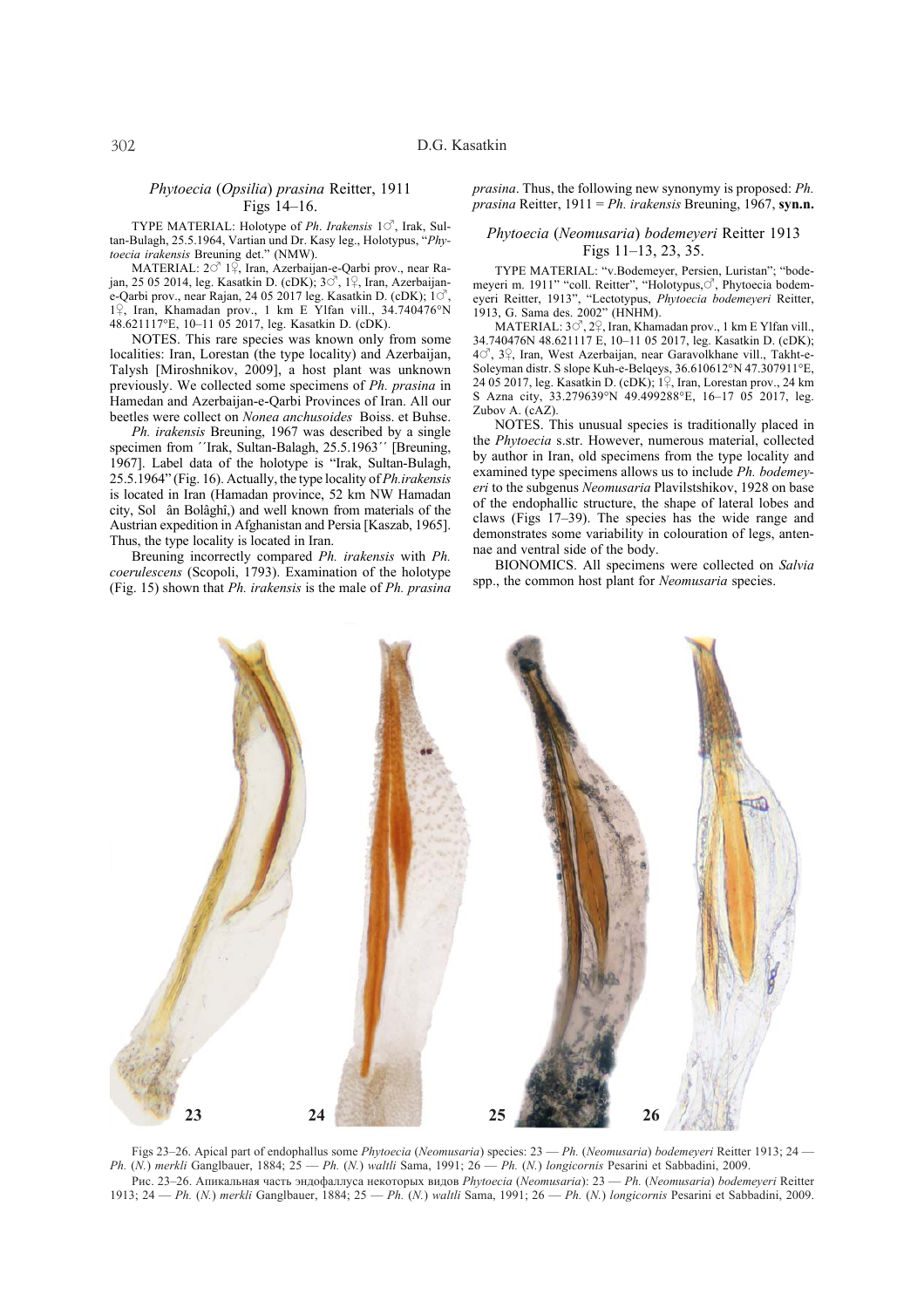### *Phytoecia* (*s.str.*) *shokhini* Kasatkin, 2010 Figs 20, 30, 38.

A position of this species in the system of genus *Phytoecia* Dejean, 1835 is repeatedly discussed. It was described in *Phytoecia* s.str. [Kasatkin, 2010], on base of the structure of the apical phallomere (Fig. 20). Danilevsky [2019; 2020a]

transferred *Ph. shokhini* to the subgenus *Neomusaria* Plavilstshikov, 1928 without any serious reasons. In the same time, he included the very similar (according the original description) *Ph. napolovi* Danilevsky, 2011 in the nominatypical subgenus. The taxonomic structure of the nominatypical subgenus is also not clear (as seen on Figs 17–22) and needs revision. It is the subject of our following work. The endo-

![](_page_6_Figure_4.jpeg)

Figs 27–39. Detail of morphology some *Phytoecia* Dejean, 1835: 27 — *Ph.* (*s.str.*) *cylindrica* (L., 1758); 28 — *Ph.* (*s.str.*) *caerulea* (Scopoli, 1772); 29, 37 — *Ph.* (*s.str.*) *pustulata* (Schrank, 1776); 30, 38 — *Ph.* (*s.str.*) *shokhini* Kasatkin, 2010; 31 — *Ph.* (*s.str.*) *virgula centaureae* Sama, Rapuzzi et Rejzek, 2007; 32— *Ph.* (*Neomusaria*) *merkli* Ganglbauer, 1884; 33 — *Ph.* (*N.*) *suvorowi* Pic, 1905; 37, 34 — *Ph.* (*N.*) *longicornis* Pesarini et Sabbadini, 2009; 35 — *Ph.* (*N.*) *bodemeyeri* Reitter 1913; 336— *Ph.* (*N.*) *waltli* Sama, 1991; 27–36 — claws; 37–39 — tegmen.

Рис. 27–39. Детали морфологии некоторых *Phytoecia* Dejean, 1835: 27 — *Ph.* (*s.str.*) *cylindrica* (L., 1758); 28 — *Ph.* (*s.str.*) *caerulea* (Scopoli, 1772); 29, 37 — *Ph.* (*s.str.*) *pustulata* (Schrank, 1776); 30, 38 — *Ph.* (*s.str.*) *shokhini* Kasatkin, 2010; 31 — *Ph.* (*s.str.*) *virgula centaureae* Sama, Rapuzzi et Rejzek, 2007; 32— *Ph.* (*Neomusaria*) *merkli* Ganglbauer, 1884; 33 — *Ph.* (*N.*) *suvorowi* Pic, 1905; 37, 34 — *Ph.* (*N.*) *longicornis* Pesarini et Sabbadini, 2009; 35 — *Ph.* (*N.*) *bodemeyeri* Reitter 1913; 336— *Ph.* (*N.*) *waltli* Sama, 1991; 27–36 коготки; 37–39 — тегмен.